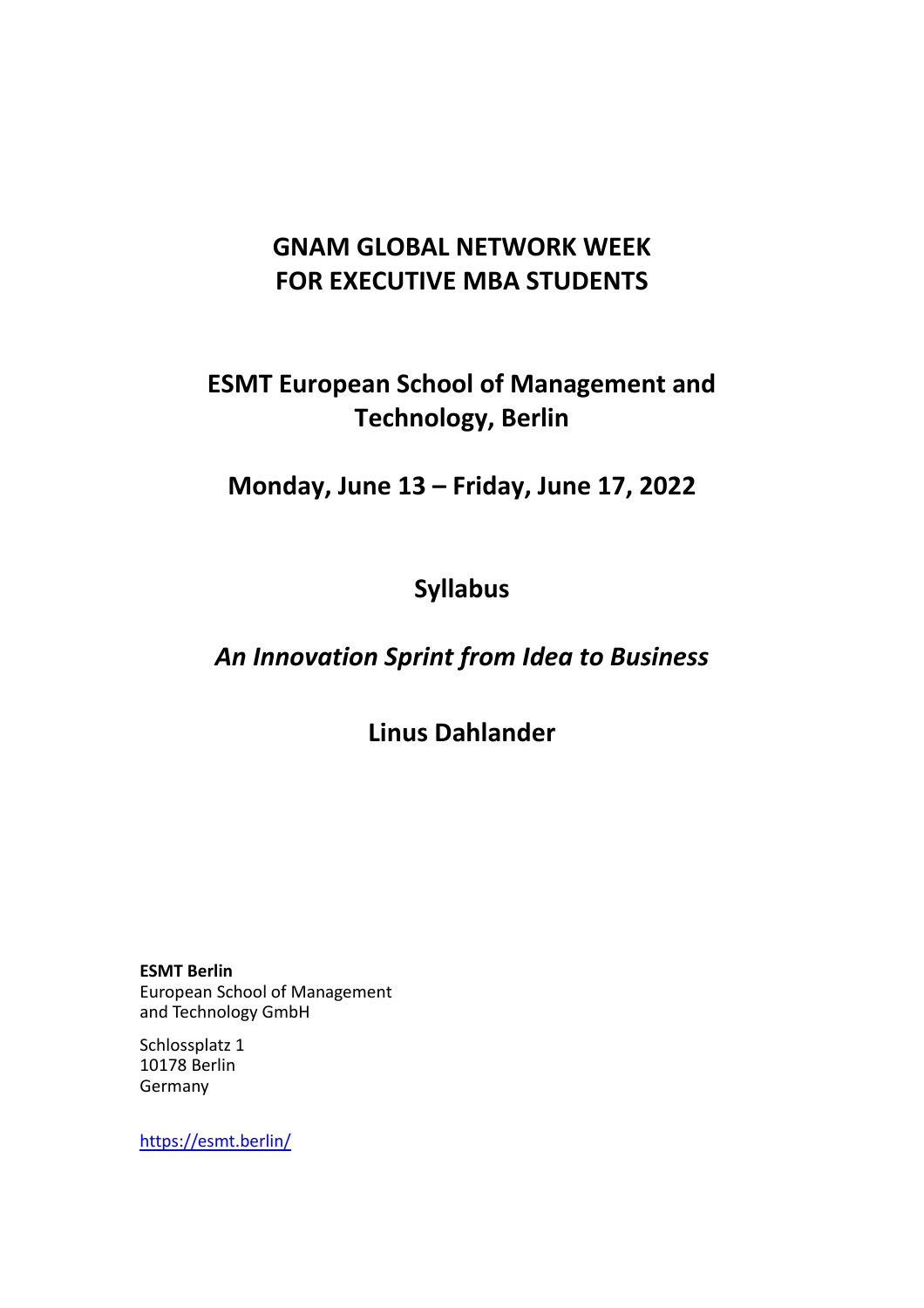

### **OVERVIEW**

### Aims

This course is a hands-on experience in which you have to generate your business idea in an accelerated environment. Entrepreneurship primarily addresses the challenges of going from generating an idea, testing it in the market, and iteratively developing the idea to improve it. The course uses a hands-on approach. You will receive guidance on how to structure and implement an entrepreneurial business, ranging from the inception of a product/service design to raising capital. Throughout the course, the cross-functional and interdisciplinary nature of going from idea to company will be emphasized.

### Learning outcomes

During the course, students will gain the capabilities to identify entrepreneurial opportunities and to develop business ideas from these opportunities. These skills are not only of high value for new entrepreneurial companies but also relevant in a broader business context. In fact, what we do is a central tool for planning and controlling new business activities/ventures within established organizations. This course aims to develop:

- Your ability to apply knowledge, frameworks and techniques from many disciplines, such as marketing and finance, in the context of going from idea to company.
- Your ability to modify existing tools to offer new solutions to complex problems or to create new opportunities.
- Your ability to deliver effective written and oral presentations.
- Your ability to identify all relevant stakeholders and propose solutions that take into account multiple interests when setting up new ventures.
- Your ability to be innovative in the development of business solutions/ideas.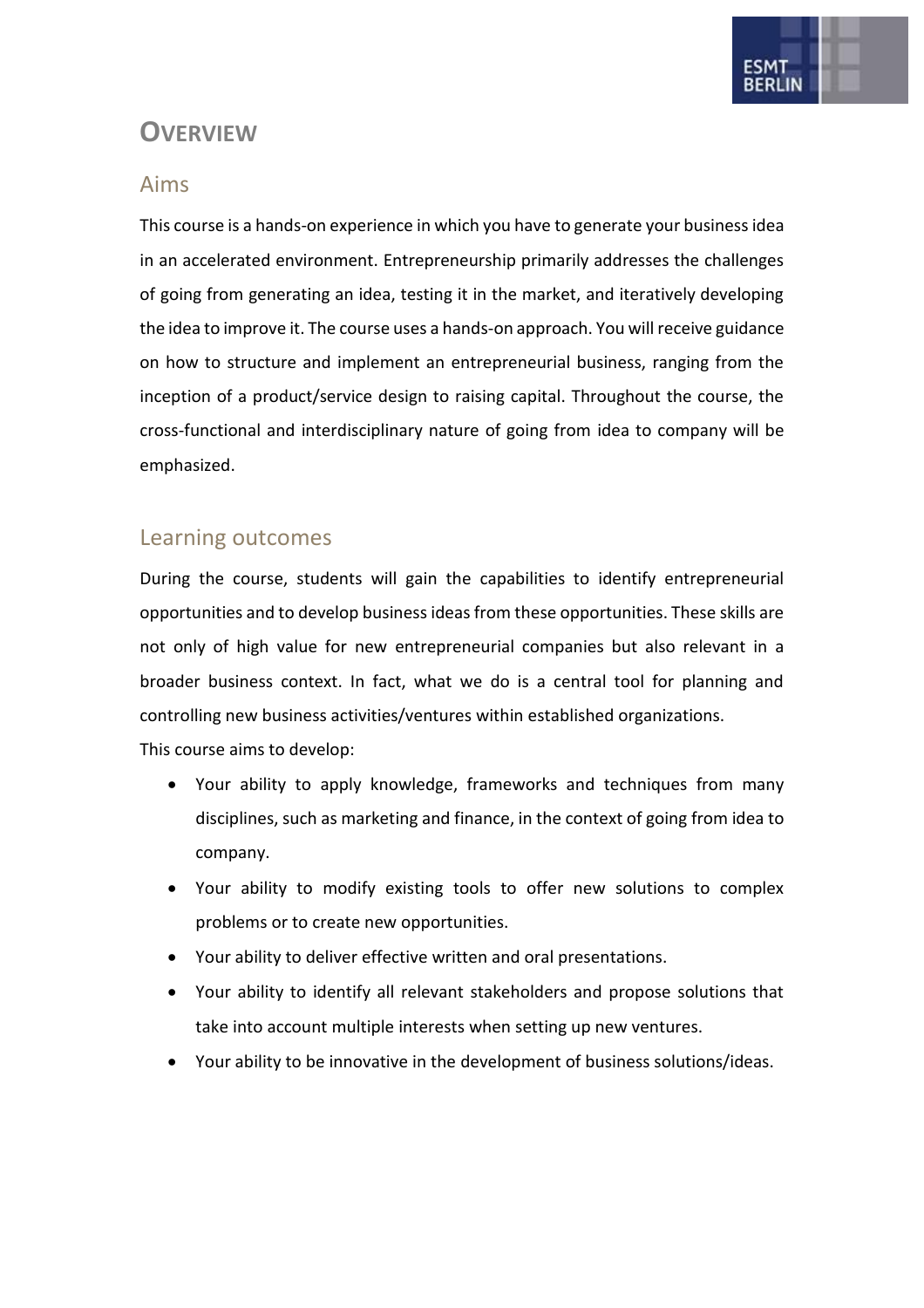

### Module format

The module will consist of five intense days organized online. You will generate one idea individually **before** the module, and then apply different tools and techniques to develop the idea further. You will also interact with other fellow students as well as the instructors. In the mornings you will work on selected online material, and in the afternoon, you will interact with other students to apply the lessons learned.

### Project Work *(premliminary schedule – to be confirmed)*

#### **Pre-module work**

Generating Entrepreneurial Ideas Session from Linus' Online Class – Available to enrolled students through ESMT's Hub.

#### **Monday, June 13, morning**

Creating an Entrepreneurial Business Model Session from Linus' Online Class – Available to enrolled students through ESMT's Hub.

#### **Monday, June 13, afternoon**

Creating an Entrepreneurial Business Model

Live class from the professor 1 hour Guest speaker from the Berlin entrepreneurial scene  $-1$  hour

#### **Tuesday, June 14, morning**

Articulating and Testing the Assumptions of Your Idea Session from Linus' Online Class – Available to enrolled students through ESMT's Hub.

*One open office hour with available from the professor for students ahead of Berlin time*

**Tuesday, June 14, afternoon** Live class from the professor 1 hour Guest speaker from the Berlin entrepreneurial scene  $-1$  hour

*One open office hour with available from the professor for students behind Berlin time*

#### **Wednesday, June 15, morning**

Analyzing Competition and Placing Your Idea in the World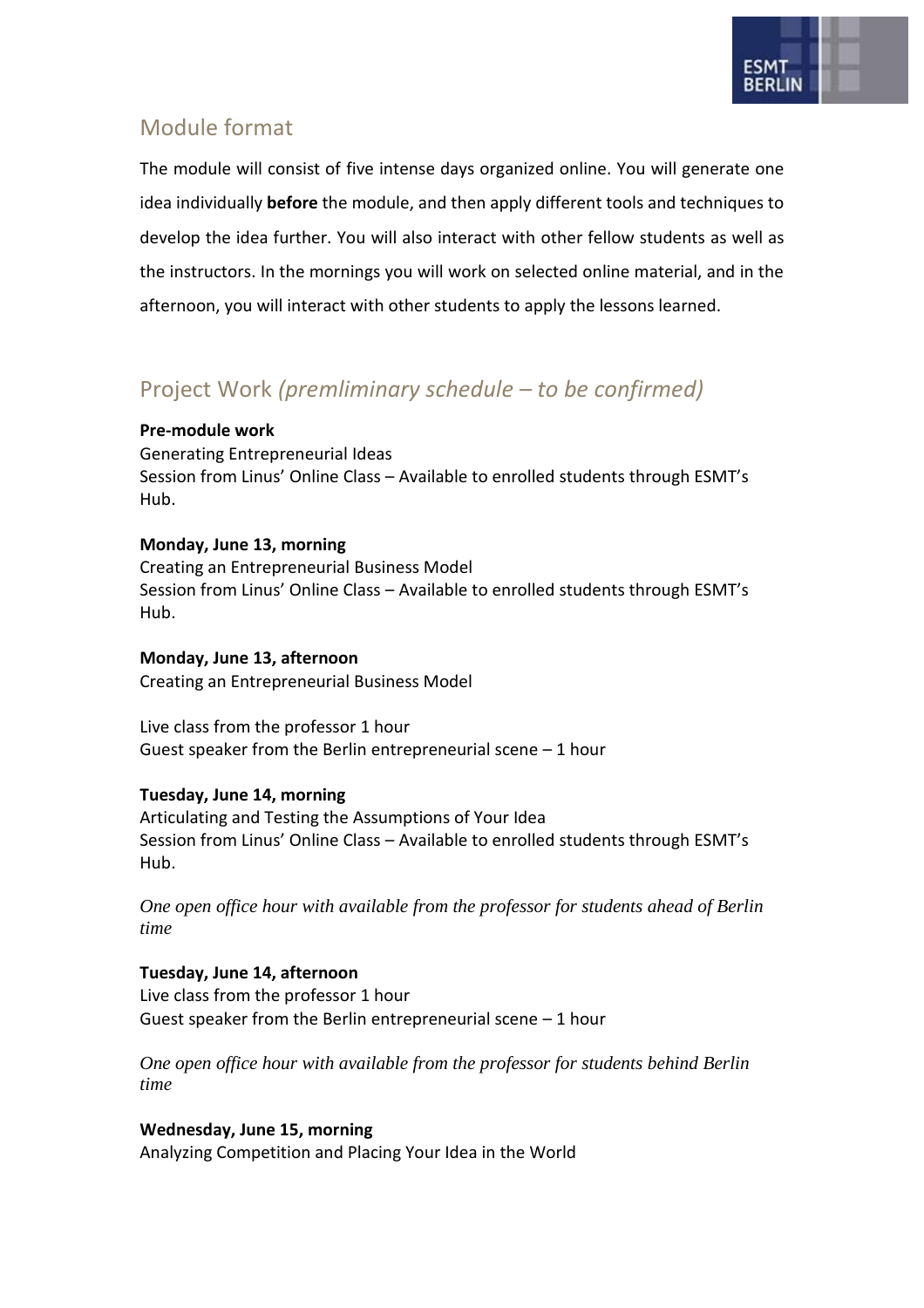

Session from Linus' Online Class – Available to enrolled students through ESMT's Hub.

#### **Wednesday, June 15, afternoon**

Live class from the professor 1 hour Guest speaker from the Berlin entrepreneurial scene – 1 hour

#### **Thursday, June 16, morning**

Pitching Session from Linus' Online Class – Available to enrolled students through ESMT's Hub.

*One open office hour with available from the professor for students ahead of Berlin time*

#### **Thursday, June 16, afternoon**

Live class from the professor 1 hour Guest speaker from the Berlin entrepreneurial scene – 1 hour

*One open office hour with available from the professor for students behind Berlin time*

**Friday, June 17, morning** Pitching for investors and the professor

30 minutes live summary and farewell with the professor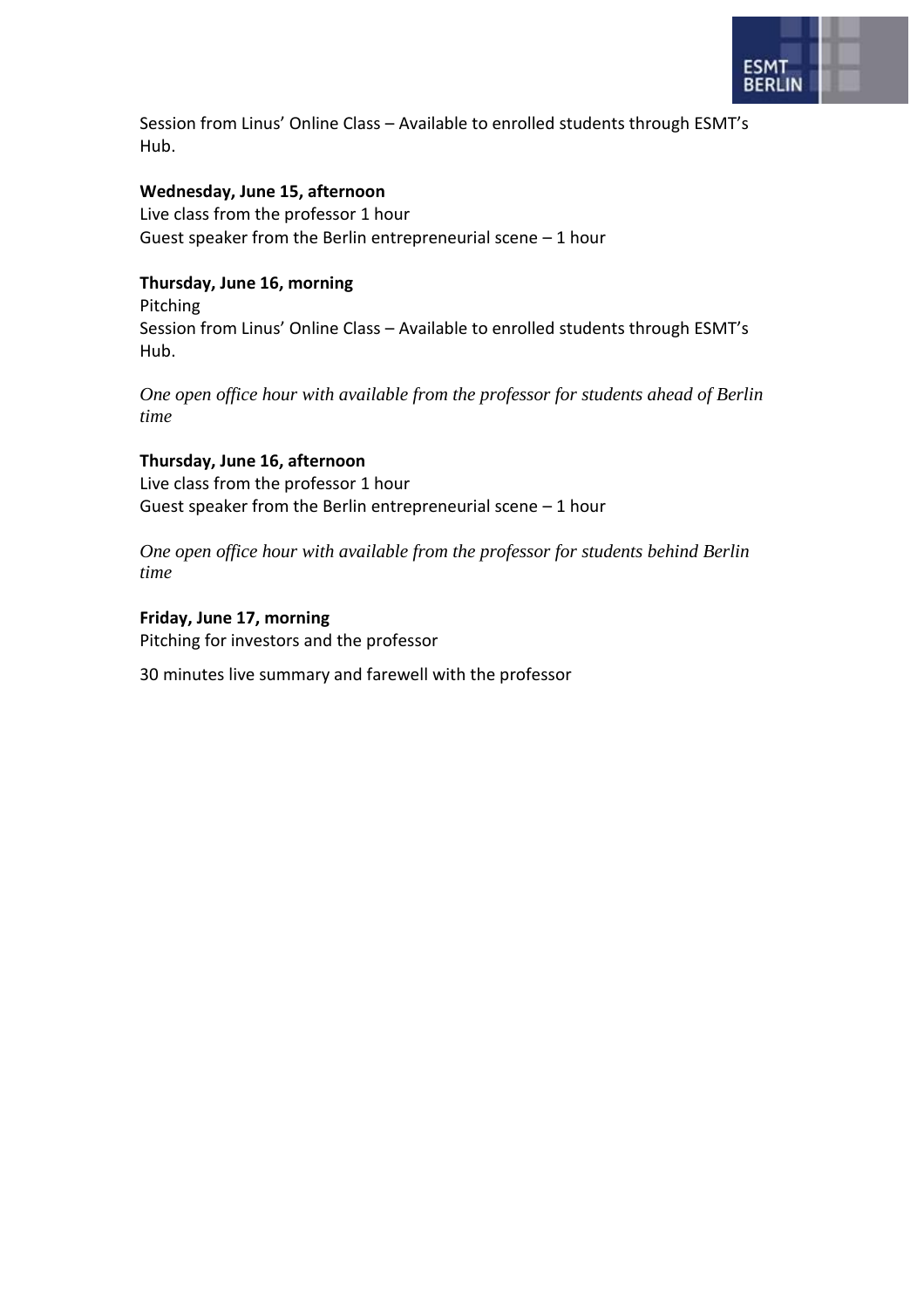

### Schedule

| <b>Pre-Work</b>                       | Monday, June 13                                                                      | Tuesday, June 14                                     | Wednesday, June 15                                   | Thursday, June 16                                           | Friday, June 17                                                  |
|---------------------------------------|--------------------------------------------------------------------------------------|------------------------------------------------------|------------------------------------------------------|-------------------------------------------------------------|------------------------------------------------------------------|
| 3 hours individual<br>work on the Hub | 3 hours individual<br>work on the Hub                                                | 3 hours individual<br>work on the Hub                | 3 hours individual<br>work on the Hub                | 3.5 hours individual<br>work on the Hub                     |                                                                  |
| complete before first<br>live session | complete before first<br>live session                                                | complete before<br>today's live session              | complete before<br>today's live session              | complete before<br>today's live session                     | 3 hours of group work:<br>tarter videos and pitch slide decks du |
| 3 hours of group work                 | 3 hours of group work                                                                | 3 hours of group work                                | 3 hours of group work                                | 3.5 hours of group<br>work                                  | 11:59AM (Berlin time, GMT +2)                                    |
| complete before first<br>live session | complete before first<br>live session                                                | complete before<br>today's live session              | complete before<br>today's live session              | complete before<br>today's live session                     |                                                                  |
|                                       | 2:50-5 PM<br>(Berlin time, GMT +2)<br>2 hour Live Class, incl.<br>official "Welcome" | 2-4 PM<br>(Berlin time, GMT +2)<br>2 hour Live Class | 3-5 PM<br>(Berlin time, GMT +2)<br>2 hour Live Class | 3-4 PM<br>(Berlin time, GMT +2)<br><b>1 hour Live Class</b> | 2-5 PM<br>(Berlin time, GMT +2)<br><b>3 hour Live Class</b>      |
|                                       |                                                                                      |                                                      | 5-5:30 PM                                            |                                                             |                                                                  |
|                                       |                                                                                      |                                                      | <b>GNW</b> get together                              |                                                             |                                                                  |
|                                       |                                                                                      |                                                      | <b>Optional</b><br>networking social                 |                                                             |                                                                  |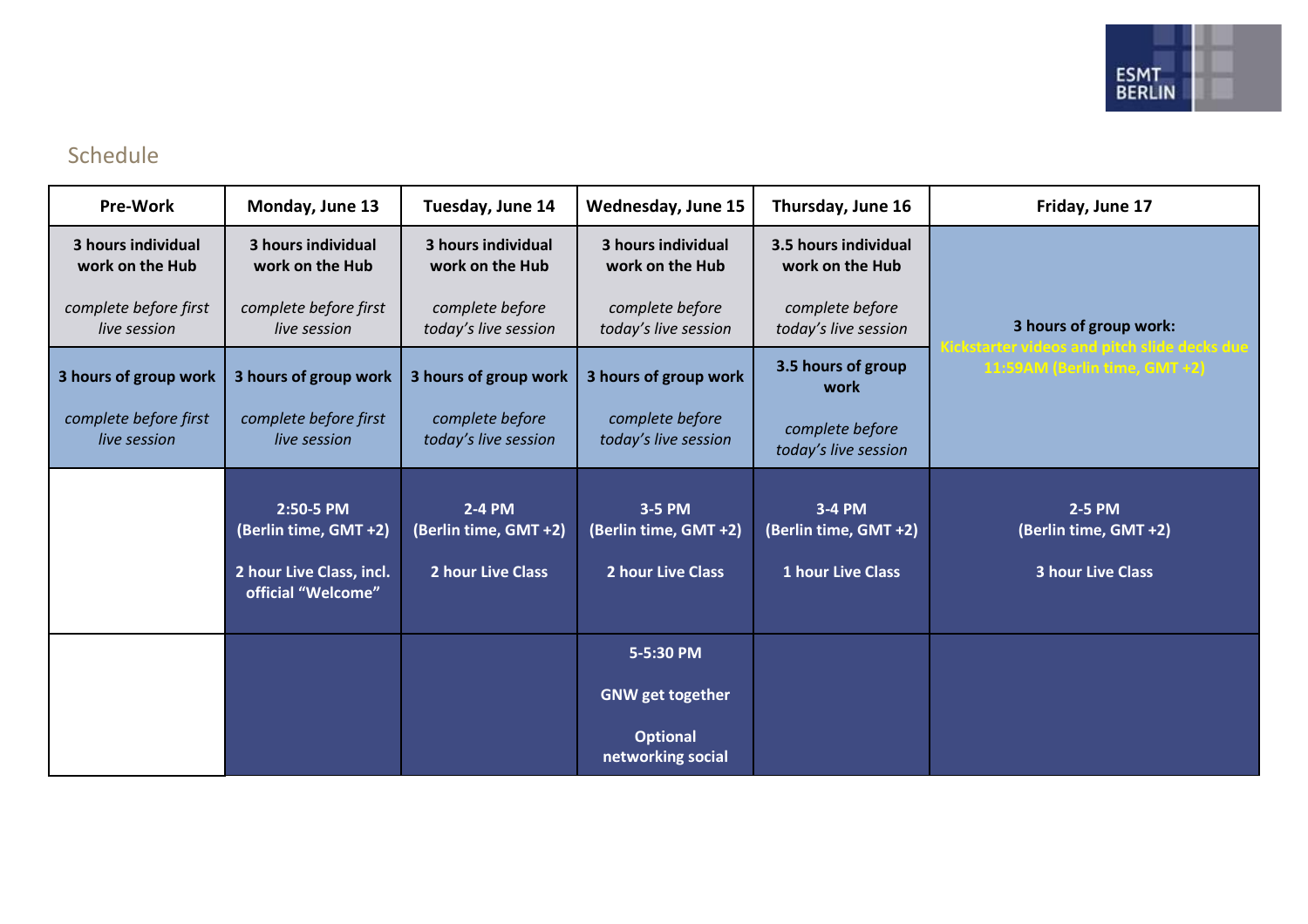#### Assessment

You will produce two deliverables that will be used as a final examination of the competencies achieved during the course. It is assessed entirely in groups:

- First, you will produce a video of about 2 minutes for the target market. Please look through a fe[w Kickstarter videos](https://www.kickstarter.com/) for inspiration. I expect you to pitch your idea in a similar fashion. You have to describe what potential investors would be looking for. This will be worth 50%.
- You will submit a short slide deck and an extended slide deck where all your analyses are reported. The extended slide deck will include the slides in the second deliverable PLUS additional slides that explain the details of your ideas. This task is worth 50%.

We will look for four aspects when evaluating your work:

- 1. Potential: What potential does the idea have? Is it realistic? Could it be achieved with realistic milestones? If I were a millionaire investor, would I invest in this?
- 2. Validation: What external validation of key assumptions do you have that you use to make decisions?
- 3. Logic: Is the logic in the pitch, pitch deck and video and your decision process convincing? Is it appealing for key constituents?
- 4. Presentation: Is the pitch, pitch deck and video clear and persuasive? Is it done in a way that a potential investor would understand?

**Please note**: Upon successful completion, students will be awarded the credit of 4 ECTS on a Pass/Fail basis. This course will not receive a percentage or letter grade. Other universities may award different numbers of credits based on their own system.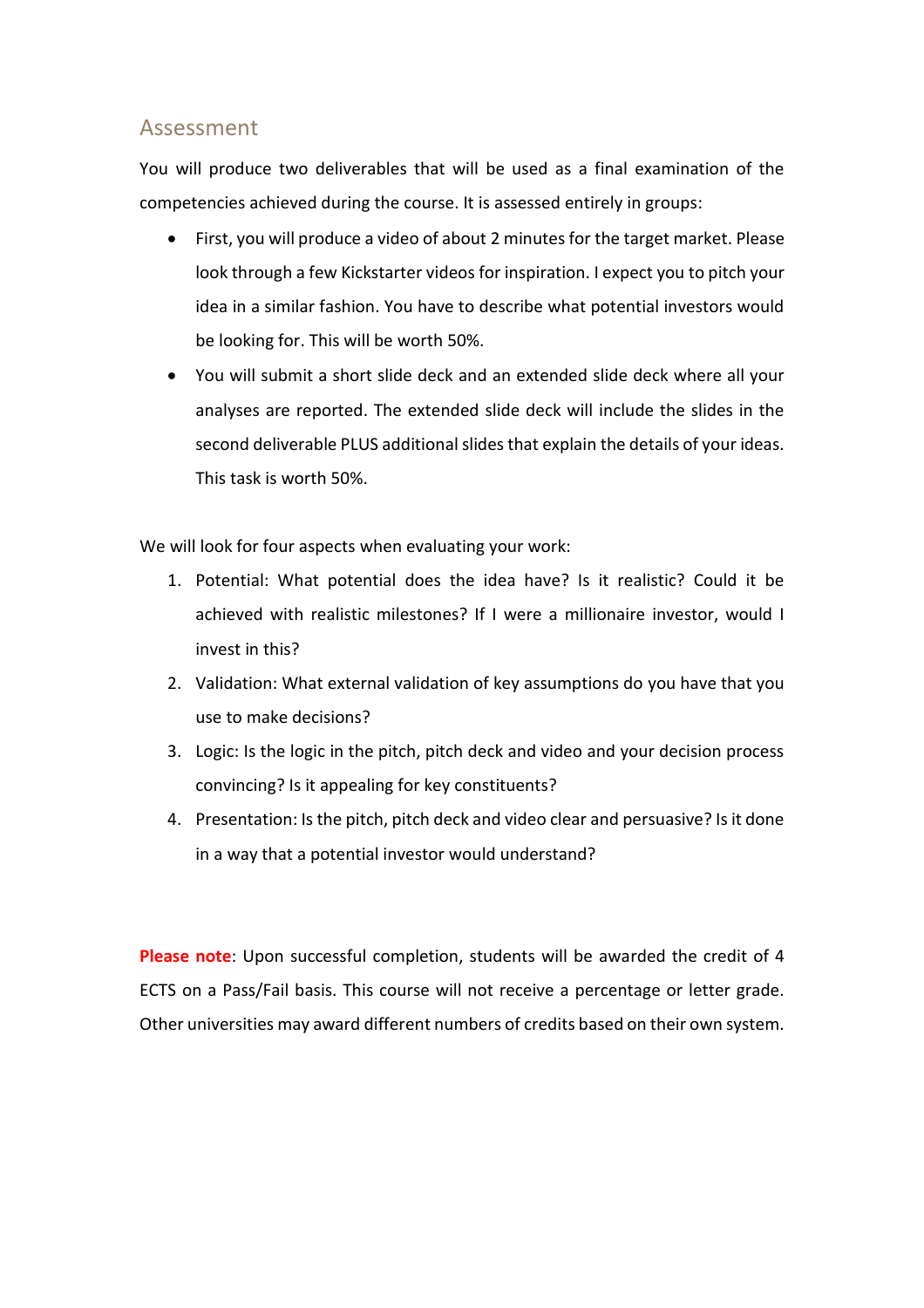

### **PROGRAM DIRECTOR**

### Linus Dahlander

#### **Professional experience**

Prior to being a professor, director of research and the Lufthansa Group Chair in Innovation at ESMT, Linus has been at Chalmers University of Technology, Stanford University and Imperial College London. He has been recognized as one of the best young business school professors in the world by Poets & Quants and his research has won multiple prizes, such as a prize for the best young researcher in Europe on innovation and leadership. He is very active in the European startup scene.

#### **Focus in research and teaching**

Ongoing research projects with several companies on innovation, entrepreneurship, strategy and digitalization in close collaboration with several startups and multinationals.

#### **Publications**

He has published among others in the Academy of Management Journal, Administrative Science Quarterly, Organization Science, Strategic Management Journal and practitioner articles in California Management Review, Harvard Business Review, and MIT Sloan Management Review.